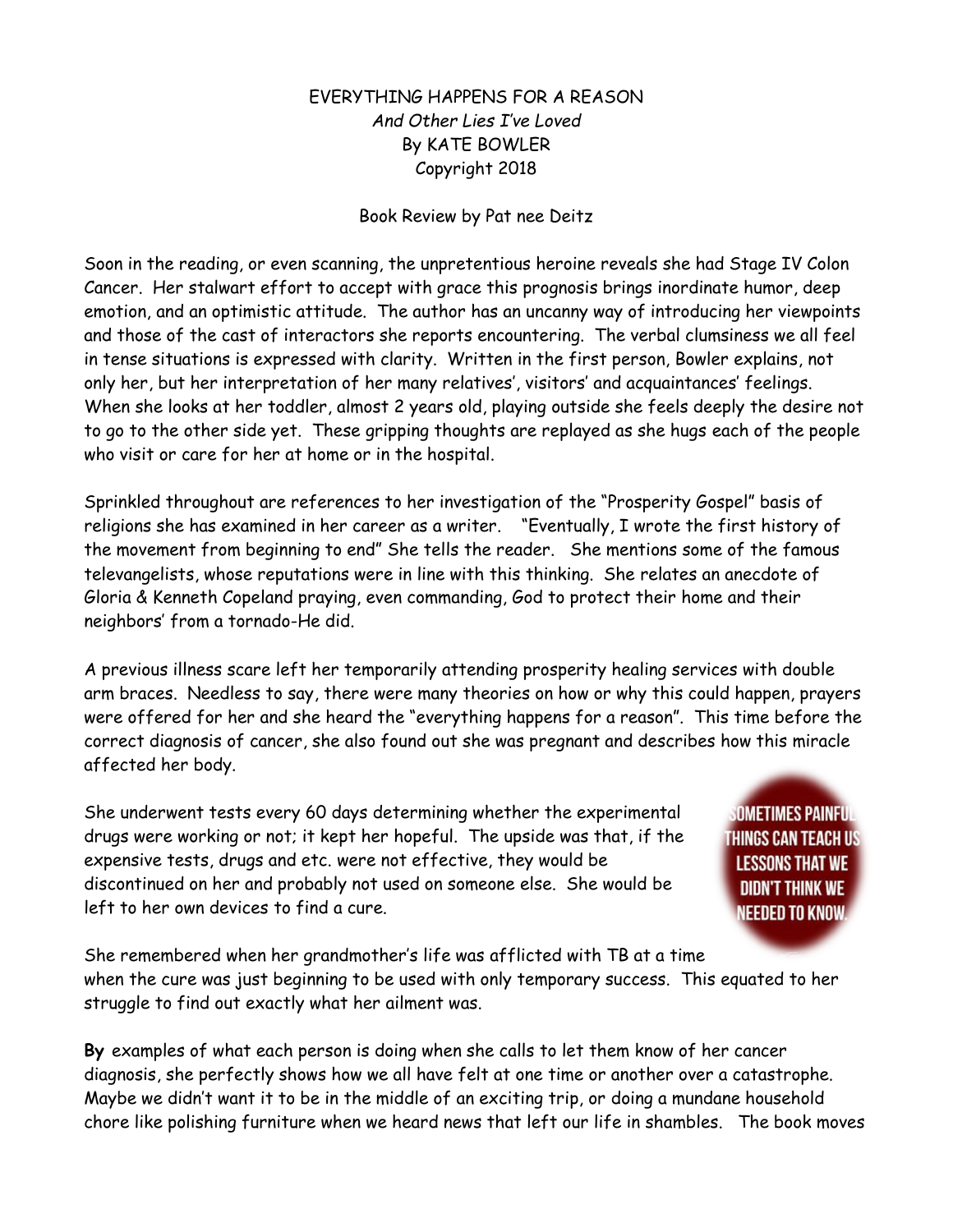gently through problems others she called were experiencing at the same time; some personally and some with relatives who had diseases like Alzheimer's.

She had enough knowledge to analyze the way each piece of information was being dispersed to her by professionals and to reach some conclusions on her own. She shared her grief with her husband and mother, who was worried about the care of her son. She told her that her husband would be able take care of him-It was as though her mom had forgotten about him.

Bowler lives out what she expects could be her last earthly year comparing the time to seasons in the church calendar-Lent, Advent and Ordinary Time. With much gratitude she acknowledges the multitude of friends, co-workers, and family that eased every phase and consequence of the disease for her. Maybe the moral of the story is learn to live one day at a time in as much peace and joy as we can, no matter what our circumstances are and to graciously accept the help offered.



## MUSTARD SEED

**By Pat Redick-3/7/2015**

if all of us with faith the size of a mustard seed would plead with our Father God could we make a difference in the reign of terror that cancer has in our world and I suspect the rest of humanity too?